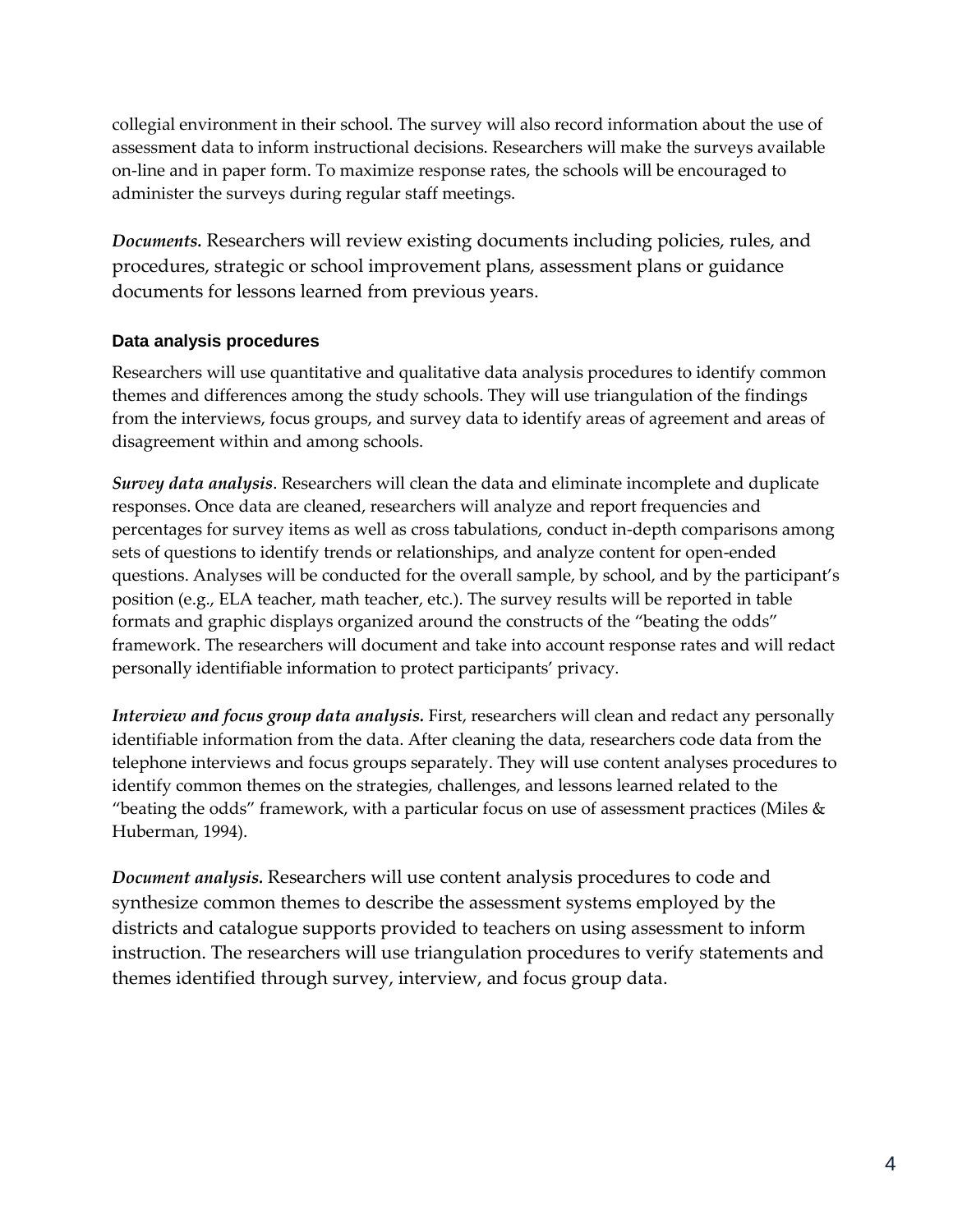## **References**

- Abe, Y., Weinstock, P., Chan, V., Meyers, C., Gerdeman, R. D., & Brandt, W. C. (2015). How methodology decisions affect the variability of schools identified as beating the odds (REL 2015–071.REV). Washington, DC: U.S. Department of Education, Institute of Education Sciences, National Center for Education Evaluation and Regional Assistance, Regional Educational Laboratory Midwest. Retrieved from http://ies.ed.gov/ncee/edlabs
- Beat the Odds. (n.d.). Overview: 6 keys to success. *An initiative of the Center for the Future of Arizona*. Retrieved from http://www.beattheoddsinstitute.org/overview/six-keys.php
- Center for Assessment. (n.d.). *Assessment systems*. Retrieved from <http://www.nciea.org/services/assessment-systems/>
- Chenoweth, K. (2015). Teachers matter. Yes. Schools matter. Yes. Districts matter—really? Phi Delta Kappan, 97(2), 14–20.
- Gutierrez, S. L. (2014). *From national standards to classrooms: A case study of middle level teachers' knowledge and parctice*. Dissertations. Paper 245.
- Huberman, M., Parrish, T., Hannan, S., Arellanes, M., & Shambaugh, L. (2011). Turnaround schools in California: Who are they and what strategies do they use? Retrieved from [http://www.air.org/sites/default/files/downloads/report/CA\\_CC\\_Turnaround\\_School\\_R](http://www.air.org/sites/default/files/downloads/report/CA_CC_Turnaround_School_Report_11-30-11_0.pdf) [eport\\_11-30-11\\_0.pdf](http://www.air.org/sites/default/files/downloads/report/CA_CC_Turnaround_School_Report_11-30-11_0.pdf)
- Miles, M. B., & Huberman, A. M. (1994). Qualitative data analysis: An expanded sourcebook (2nd ed.). Thousand Oaks, CA: Sage.
- Oregon Department of Education. (2013). Essential skills case study: Regarding implementaiton of work samples in the essential skills assessment system. Retrieved from [http://www.ode.state.or.us/wma/teachlearn/testing/resources/es\\_case\\_study\\_03\\_2013.pd](http://www.ode.state.or.us/wma/teachlearn/testing/resources/es_case_study_03_2013.pdf) [f](http://www.ode.state.or.us/wma/teachlearn/testing/resources/es_case_study_03_2013.pdf)
- Perez, M., Priyanka, A., Speroni, C., Parrish, T., Esra, P., Socias, M., & Gubbins, P. (2007). Successful California schools in the context of educational adequacy. Getting Down to Facts. Retreived fro[m https://cepa.stanford.edu/sites/default/files/17-Successful-](https://cepa.stanford.edu/sites/default/files/17-Successful-California-Schools%283-07%29.pdf)[California-Schools%283-07%29.pdf](https://cepa.stanford.edu/sites/default/files/17-Successful-California-Schools%283-07%29.pdf)
- Wilder, T., & Jacobsen, R. (2010). The short supply of saints: Limits on replication of models that "beat the odds". Reading & Writing Quarterly, 26(3), 237–263.
- Wilcox, K. C., Schiller, K. S., Durand, F. T., Zuckerman, S., Gregory, K., Kurto, H., & Lawson, H. A. (2015). Odds-beating schools in the Common Core era. Retrieved from University of Albany, NY Kids website: <http://www.albany.edu/nykids/files/CASDA.11.2.2015.final.final.revised.pdf>
- Voight, A., Austin, G., & Hason, T. (2013). A climate for academic success: How school climate distinguishes schools that are beating the achievemetn odds (Full Report). Retrieved from [https://www.wested.org/online\\_pubs/hd-13-10.pdf](https://www.wested.org/online_pubs/hd-13-10.pdf)